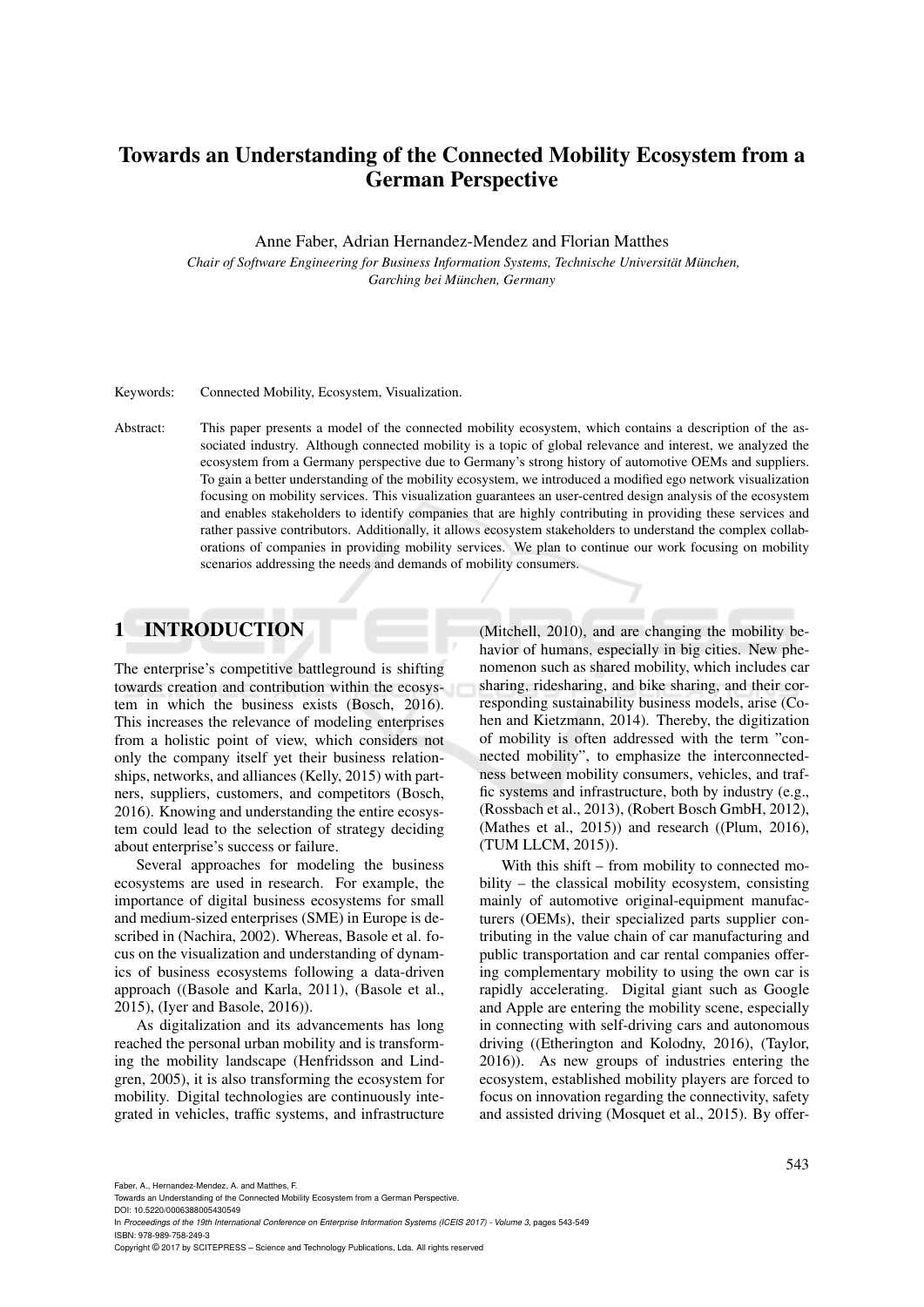ing own mobility services, such as BMW's DriveNow (BMW Group, 2017) or Daimler's Car2Go (Daimler AG, 2017), the automotive OEMs are already addressing these changes. This holds true also for public transportation companies offering for example mobile scheduling and ticketing. Thus, the connected mobility ecosystem demonstrates innovative characteristics and a high dynamic.

The aforementioned elements are the main challenges of modeling the connected mobility ecosystem, which also includes a description of the industry structure.

The research approach could be considered as the first iteration of Hevner's three cycle view of the design science research framework (Hevner, 2007). The three cycles within this research framework correspond to:

- Relevance cycle: Identifying relevant entities and their relations, in the connected mobility industry by analysing related German companies. Although connected mobility is a topic of global relevance and interest, we consider that Germany offers a good starting point for the analysis of the connected mobility ecosystem, due to the strong history of automotive OEMs and suppliers.
- Design cycle: Representing the ecosystem model with a modified ego network visualization type focusing on mobility services. This approach is applied to the connected mobility ecosystem from a German perspective. TECHNO AND
- Rigor cycle: Evaluating the existing literature of modeling business ecosystems, especially the data visualization following a data-centric approach and extend the existing models with an ecosystem services focus.

Additionally, we lay the groundwork for evaluating the requirements for a tool, which allows the ecosystem stakeholders to explore and thereby understand the connected mobility ecosystem from an usercentered design perspective.

The remainder of this paper is organized as follows: section 2 describes the process steps to visualize the connected mobility ecosystem with an usercentered approach. Subsequently, the German perspective of the connected mobility ecosystem is discussed in section 3 together with limitations of the approach in section 4. Finally, in section 5 we conclude and provide an outlook for future work.

## 2 VISUALIZING THE CONNECTED MOBILITY **ECOSYSTEM**

One possible way to support stakeholders in gaining a better understanding of the ecosystem their companies are acting in is applying a visual approach (Iyer and Basole, 2016). The resulting network visualizations are valuable for executives, venture capitalists and additional user groups in supporting them in their ecosystem related decisions and thus applying the "wide lens" (Basole et al., 2016).

To gain insights about the connected mobility ecosystem, we apply the proposed visual approach, which consists of the four process steps *(1) Determine industry structure, (2) Identify companies and their attributes, (3) Finalize semantics for nodes and dependencies* and *(4) Visualize, analyze, and interpret*.

#### 2.1 Determine Industry Structure

The first step of the visual approach to understand ecosystems is analyzing the industry structure ( i.e., the connected mobility industry). To identify and determine the value chain of the connected mobility, industry and trade publications and newspaper articles addressing the connected mobility were considered (e.g., (Rossbach et al., 2013), (Robert Bosch GmbH, 2012), (Mathes et al., 2015), (Mosquet et al., 2015)). The identified stack is shown in Table 1.

Additional to the classic mobility ecosystem players – the automotive OEMS, their parts suppliers, car rental agencies and public institutions offering public transportation – new industry groups gain relevance.

The first addition to the classic mobility stack are technology companies, which vary from companies focusing on advanced driver assistance systems, machine learning, artificial intelligence to cyber security (Nayak, 2016), all addressing the digitized advancements of mobility. These companies enrich the mobility environment by adding completely new services, such as the Starship's delivery robot, or by supplying automotive OEMs with software and hardware, such as thinkstep's data analysis software. For a better understanding of the influence of technology companies on the ecosystem, a further subdivision of this group is envisioned for the future.

Companies offering the transmission of data and providing access to mobility services are bundled in the platform and connectivity provider group. Thereby, they play an important role in enabling digitized mobility, connecting users to the provided services.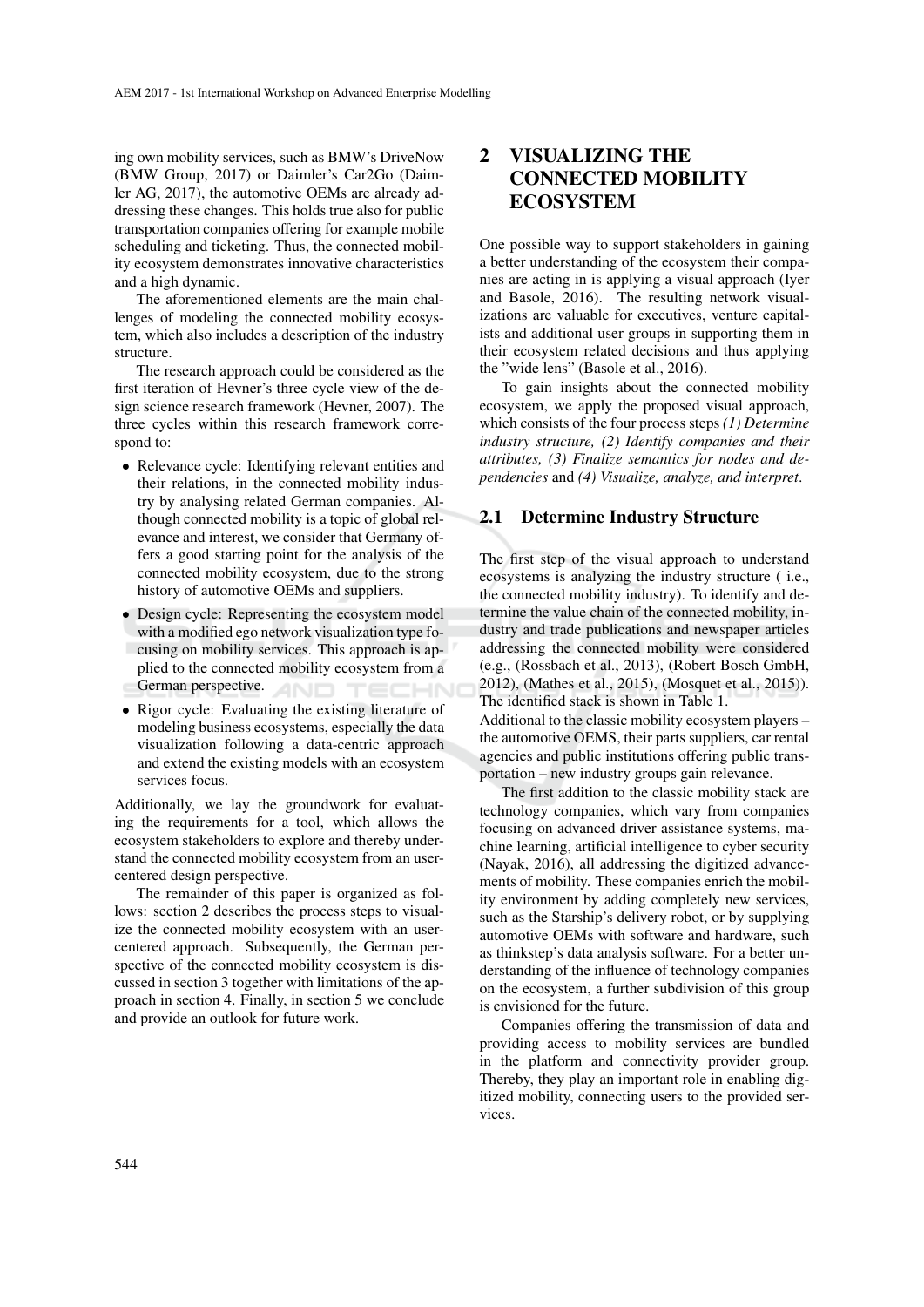Table 1: Identified connected mobility stack.

| <b>Automotive OEMs</b>                 | For example, BMW, Volkswagen, Mercedes                                                                                                                                                         |
|----------------------------------------|------------------------------------------------------------------------------------------------------------------------------------------------------------------------------------------------|
| Parts Supplier                         | For example, Robert Bosch, DrxImaier, Continental, Denso                                                                                                                                       |
| <b>Technology Companies</b>            | For example, thinkstep AG, Panoratio, Starship Technologies, Siemens                                                                                                                           |
| Platform & Connectivity Provider       | For example, Deutsche Telekom, Vodaphone, Google, RideCell                                                                                                                                     |
| New competitors of affected industries | For example, Allianz, RWE, Sixt                                                                                                                                                                |
| <b>Public Institutions</b>             | For example, City of Munich, SWM (Munich City Utilities operating<br>inner city city public transportation), StMWi (Bavarian Ministry of<br>Economic Affairs and Media, Energy and Technology) |

Mobility services address the user's wish for mobility as a service, which is "a mobility distribution model in which all users major transport needs are met over one interface and are offered by mobility operators" (ITS Finland, 2015). Mobility services gaining more and more importance, especially in cities, and might even be the future of OEMs business, replacing the automotive production and sales (Botsman, 2015). Using mobility services to get from point A to B, mobility consumers have the option to choose several means of transportation. Especially popular and widely discussed became transportation network companies (TNCs) as mobility services, such as Uber, Lyft or Gett, which connect private drivers using their own cars to passengers searching for a lift.

New competitors of affected industry also recognize the advancements in connection with digitized mobility. An obvious example are insurance companies, offering insurance rates depending on driving habits or user's general mobility footprint. Other industries are energy providers, addressing the charging challenge in connection with e-mobility. As the affected industries – compared to other groups of the connected mobility ecosystem stack – participate but not shape the ecosystem, they are collectively represented.

The last group of entities, identified in the connected mobility ecosystem, covers public institutions including public transportation companies in the classic mobility ecosystem. These companies have to adapt to the digitized service landscape for example by proving online travel planning and ticketing. However, of even greater importance are public institutions responsible for legal and tax regulations. They have the power and ability to influence the mobility ecosystem by enabling business models or forestalling them. Especially in the context of privacy of mobility data and the liability in context with

autonomous driving, new regulations are necessary (Collingwood, 2016), which will form the connected mobility ecosystem.

The separation of these identified groups of ecosystem entities is not strict, as entities might fit into more than one group. This will be considered in the refinements of the stack, which are necessary since the ecosystem further evolves.

#### 2.2 Identify Companies and Attributes

To understand the connected mobility ecosystem, for all identified industry groups of the connected mobility stack (see Table 1) companies and their attributes have to be gathered and documented. Additionally, the type of relationship between these entities is required to understand the interaction within the ecosystem. Thereby, the type of relationship varies from negotiation and failed talks, investments, partnership or cooperations, personnel move to acquisitions. With the large amount of entities in the connected mobility ecosystem and their various types of relations, an understanding of the ecosystem is a challenging task.

Following the aforementioned visual approach (Iyer and Basole, 2016) industry publications, internet search engines, news portals, and websites, but also company's websites should be evaluated to gather relevant entities of the ecosystem and their relations.

#### 2.3 Visual Model Language

From the data model perspective, the connected mobility ecosystem can be modeled using a graph. The entities (i.e., the companies and their attributes) are the nodes and their relations are the links. The graph model allows the visual representation of the ecosystem using the traditional information visualization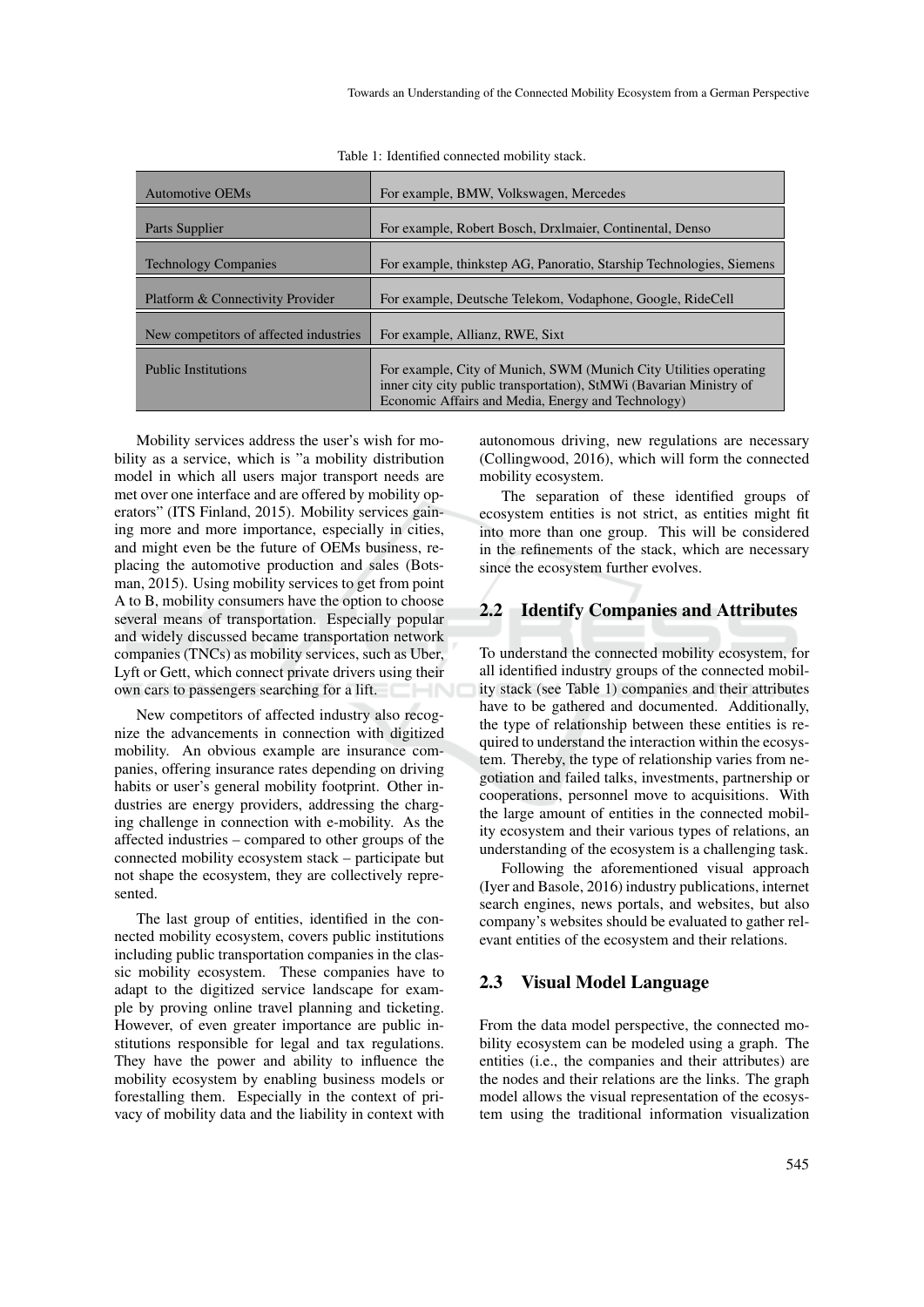

Figure 1: Proposed ego network visualization for the connected mobility ecosystem.

techniques such as Adjacency Matrix<sup>1</sup> and Node-Link diagrams<sup>2</sup>. However, the visualization of graph models are a challenging task in the area of information visualization (Iyer and Basole, 2016).

In this paper, we proposed a modified ego network visualization $3$  where the focus is on the mobility services provided in the ecosystem (see Figure 1). The center of the visualization contains the mobility services represented using hexagons as marks. Additionally, the entities are represented as circles, grouped into categories of the connected mobility ecosystem stack (see Table 1). Finally, each category and type of relation between entities is mapped to a different color, using a 30 colors scale to differentiate them in the graph.

**AND** 

**ECHNO** 

#### 2.4 Interpretation

By putting the mobility services in the center of the visualization, we adopt an user-centered view, as these services have direct interfaces to the mobility users, addressing the need for mobility as a service. This visualization enables the ecosystem stakeholder to gain an understanding of which and how companies are collaborating to provide a mobility service. Additionally, relations – and with that entities – are identified, which do not link and thus contribute to any mobility service, suggesting that these companies might have a backlog adjusting to digitized mobility. By visualizing all relations necessary to provide a mobility service, the complexity of the provided mobility service are demonstrated.

The presented visualization might thereby help stakeholders of the connected mobility in addressing the trend from products towards (mobility) services (Bosch, 2016).

## 3 VISUALIZING THE CONNECTED MOBILITY ECOSYSTEM FROM A GERMAN PERSPECTIVE

In a next step, the previously described approach is applied to the connected mobility ecosystem. The German automotive industry, being the largest industry in Germany, comprising not only of world leading automotive OEMs and tier-1 suppliers, but also – with around 85 % – of medium-sized Tier 2 and 3 supplier (Germany Trade & Invest, 2013). As these companies are also affected by the changes of mobility, analyzing the connected ecosystem from a German perspective serves as a valid starting point for the collection and evaluation of relevant data.

### 3.1 Identify Companies and their Attributes

By applying a German perspective on the connected mobility ecosystem, we collected data starting with established German OEMs and their supplier network. By analyzing the OEMs web presence and published reports, the relations between OEMs and supplier were identified. Additional to these classic mobility ecosystem entities and relations, the mobility services already provided by OEMs were documented, including the associated relation. The same was applied to companies providing public transportation.

In a next step  $-$  to gather new ecosystem entities and their relations – publicly accessible data sources were collected and evaluated. The number of these databases is huge, ranging from national databases, e.g. Gründerszene<sup>4</sup> or Bayern- International<sup>5</sup>, to international ones, e.g. Crunchbase $^6$  or AngelList<sup>7</sup>.

To identify especially technology companies for this work, the database Crunchbase was used, which provided a limited but free of charge access. Companies are tagged with attributes describing their field of action, for example, "Transportation" or "Mobile". By searching for German automotive OEMs, relevant funding and acquisitions were identified using Crunchbase. Additionally, news feeds were scanned and evaluated regarding cooperations of German automotive OEMs, mobility services, technology companies and affected industries.

<sup>&</sup>lt;sup>1</sup>https://en.wikipedia.org/wiki/Adjacency\_matrix

<sup>&</sup>lt;sup>2</sup>https://en.wikipedia.org/wiki/Graph\_drawing

<sup>3</sup>http://www.analytictech.com/networks/egonet.htm

<sup>4</sup>http://www.gruenderszene.de/

<sup>5</sup>http://www.bayern-international.de/en/

<sup>6</sup>https://www.crunchbase.com

<sup>7</sup>https://angel.co/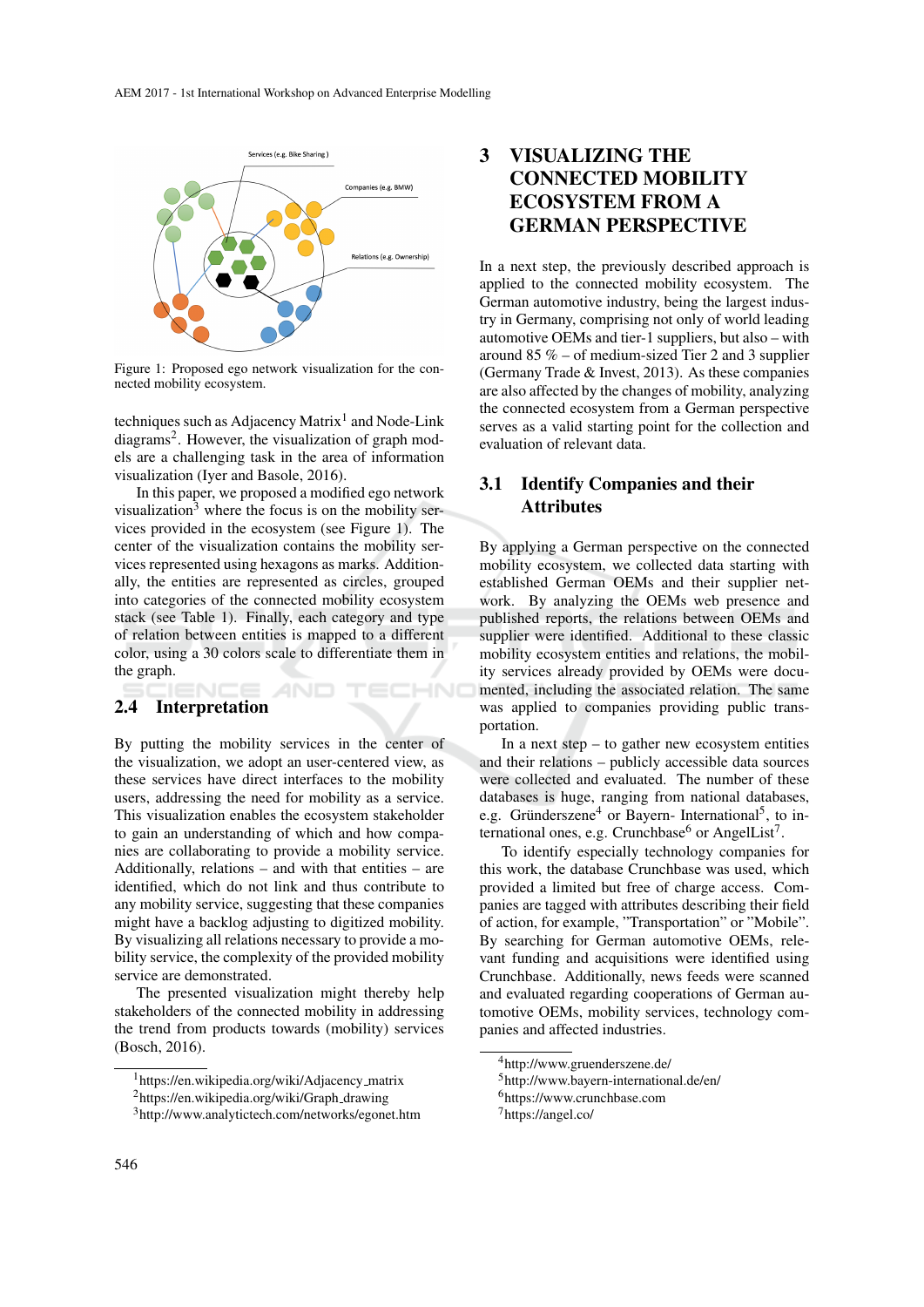

Figure 2: The connected mobility ecosystem from a German perspective.

Conducting the above-described steps, an overall sum of 97 connected mobility ecosystem companies and 192 associated relations were collected and documented.

## 3.2 Visualize the Connected Mobility Ecosystem Explorer from a German **Perspective**

The collected data relevant to the mobility ecosystem from a German perspective is visualized in Figure 2. Due to the high amount of entities and relations, we filtered the data and visualized one company and its relations. Thereby, we chose the BMW group due to its size and relevance for the German industrial landscape.

#### 3.3 Interpretation

The visualization validates that the BMW group is highly involved in providing mobility services, and thereby adapting to the changes in context with digitized mobility. It shows the strong integration with German automotive part suppliers and already established technology companies enriching the mobility ecosystem.

By filtering for other companies, the same understanding of involvement in the connected mobility ecosystem can be gained.

## 4 DISCUSSION

By using the presented visual approach and applying it to connected mobility ecosystem, we realized the following limitations.

First, the data gathering in this context is immensely time-consuming. Although established automotive OEMs share their activities regarding provided mobility services openly, they are rather conservative with sharing collaboration information. To gather this kind of information all potential enterprises, supplying automotive OEMs with technology or hardware, have to be analyzed, in addition to industry publications, news portals and websites. That is why we envision to explore techniques like crowdsourcing – also in combination with gamification approaches – to gather data enriching the process and thereby the ecosystem.

Furthermore, the data model and the identified categories are constantly evolving, as the ecosystem is, and thus key attributes change. The presented visualization and with this the underlying tool providing the visualization have to adapt to these constant changes.

Finally, the visual languages presented in this work must be enlarged to address the clear separation between mobility services and mobility service provider including suppliers of mobility services. Additionally, the different kind of relations between ecosystem entities are not yet encoded in the visual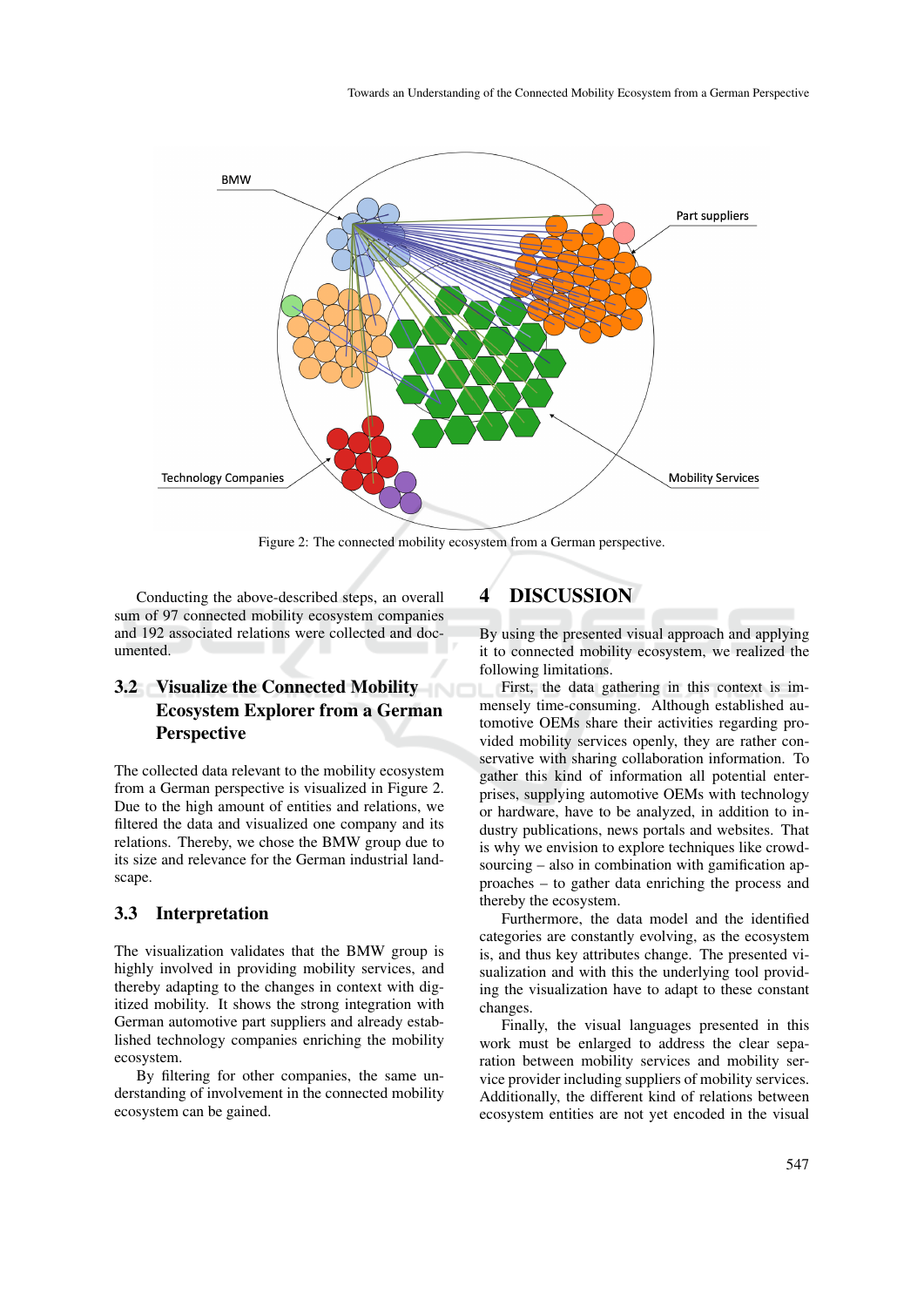language. Due to the high amount of relations, especially for automotive OEMs and part suppliers, the proposed visualization language is only feasible when selecting one specific ecosystem entity.

### 5 CONCLUSION AND FUTURE **WORK**

In this paper, we presented a model of the connected mobility ecosystem, which contains a description of the connected mobility industry. The provided visualization fosters the understanding of the interaction of ecosystem companies providing different mobility services. Thereby, ecosystem stakeholders, which are not directly involved in providing a service, can gain knowledge about mobility services they are enabling by providing their services. Secondly, the knowledge about what components are necessary to provide a mobility service is increased.

We plan to continue researching on the presented visual approach of the connected mobility ecosystem, in order to address the limitations discussed previously. We envision a connected mobility ecosystem explorer focusing on the user-centered visualization and interpretation of the connected mobility environment. In order to provide such a tool, the various mobility scenarios will be gathered, evaluated and visualized.

HNC

ACKNOWLEDGEMENTS

SCIENCE *A*ND

This work is part of the TUM Living Lab Connected Mobility (TUM LLCM) project and has been funded by the Bavarian Ministry of Economic Affairs and Media, Energy and Technology (StMWi) through the Center Digitisation.Bavaria, an initiative of the Bavarian State Government.

### REFERENCES

- Basole, R. C., Huhtamäki, J., Still, K., and Russell, M. G. (2016). Visual decision support for business ecosystem analysis. *Expert Systems with Applications*, 65:271–282.
- Basole, R. C. and Karla, J. (2011). On the evolution of mobile platform ecosystem structure and strategy. *Business and Information Systems Engineering*, 3(5):313– 322.
- Basole, R. C., Russell, M. G., Huhtamäki, J., Rubens, N., Still, K., and Park, H. (2015). Understanding Business Ecosystem Dynamics: A Data-Driven Approach.

*ACM Transactions on Management Information Systems*, 6(2):1–32.

- BMW Group (2017). Intelligent Sslutions for everyday life on the move. Available at http://www.bmw.com/com/en/insights/corporation/ bmwi/mobility services.html?, accessed: 2017-01-24.
- Bosch, J. (2016). Speed, Data, and Ecosystems: The Future of Software Engineering. *IEEE Software*, 33(1):82– 88.
- Botsman, R. (2015). The Power of Sharing: How Collaborative Business Models are Shaping a New Economy. *Digital Transformation Review*, 7:28–34.
- Cohen, B. and Kietzmann, J. (2014). Ride On! Mobility Business Models for the Sharing Economy. *Organization & Environment*, 27(3):279– 296.
- Collingwood, L. (2016). Privacy implications and liability issues of autonomous vehicles. *Information and Communications Technology Law*, pages 1–14. cited By 0; Article in Press.
- Daimler AG (2017). Mobility Services Our offers. Available at vices Our offers. Available at https://www.daimler.com/products/services/mobilityservices/, accessed: 2017-01-24.
- Etherington, D. and Kolodny, L. (2016). Googles selfdriving car unit becomes Waymo. Available at https://tinyurl.com/zl5zxkl, accessed: 2017-01-23.
- Germany Trade & Invest (2013). The Automotive Industry in Germany. *Germany Trade & Invest*, (2016):14.
- Henfridsson, O. and Lindgren, R. (2005). Multicontextuality in ubiquitous computing: Investigating the car case through action research. *Information and Organization*, 15(2):95–124. cited By 45.
- Hevner, A. R. (2007). A three cycle view of design science research. *Scandinavian journal of information systems*, 19(2):4.
- ITS Finland (2015). ITS vocabulary. Available at http://itsfinland.fi/index.php/en/mita-on-its/its-sanasto.html, accessed: 2017-01-24.
- Iyer, B. R. and Basole, R. C. (2016). Visualization to understand ecosystems. *Communications of the ACM*, 59(11):27–30.
- Kelly, E. (2015). Introduction: Business ecosystems come of age. *Deloitte Business Trends Series*, pages 3–16.
- Mathes, R., Hitzemann, B., and Meiners, J. (2015). World Car Trends 2015 Connected Mobility and Digital Lifestyle. Available at http://www.wcoty.com/files/2015 World Car PR Trends Report.pdf, accessed: 2017-01-23.
- Mitchell, W. (2010). *Reinventing the automobile : personal urban mobility for the 21st century*. Massachusetts Institute of Technology, Cambridge, Mass.
- Mosquet, X., Russo, M., Wagner, K., Zablit, H., and Arora, A. (2015). Accelerating Innovation New Challenges for Automakers. Available at http://www.bcg.de/documents/file153102.pdf, accessed: 2017-01-23.
- Nachira, F. (2002). Towards a network of digital business ecosystems fostering the local development. *Ecosystems*, (September):23.